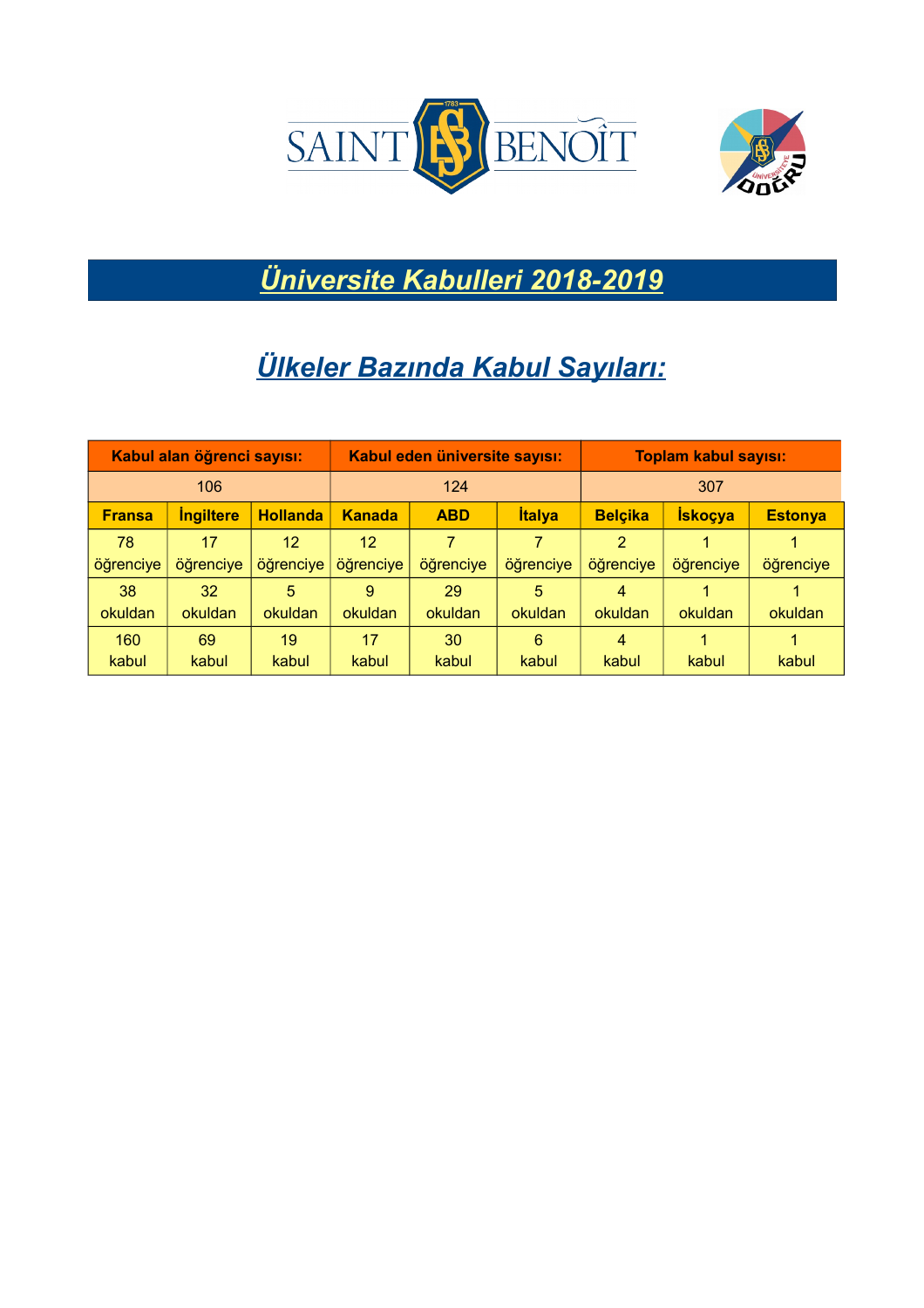



## *Üniversiteler Bazında Kabul Sayıları:*

| <b>FRANSA</b>                          |                |                                                                                    |                |  |  |
|----------------------------------------|----------------|------------------------------------------------------------------------------------|----------------|--|--|
| Aix-en Provence                        | 1              | Paul Valéry Montpellier                                                            | 12             |  |  |
| Aix-Marseille                          | 5              | <b>Poitiers</b>                                                                    | 1              |  |  |
| Avignon                                | $\mathbf{1}$   | Rennes                                                                             | $\mathbf{1}$   |  |  |
| <b>Bordeaux</b>                        | 10             | Rouen                                                                              | 5              |  |  |
| <b>Claude Bernard Lyon</b>             | $\overline{4}$ | Sorbonne                                                                           | $\overline{4}$ |  |  |
| Evry-Val-d'Essone                      | $\mathbf{1}$   | Strasbourg                                                                         | 13             |  |  |
| Franche Comté                          | $\mathbf{1}$   | <b>Tours</b>                                                                       | $\mathbf{1}$   |  |  |
| <b>Grenoble Alpes</b>                  | 14             | <b>Toulouse</b>                                                                    | 3              |  |  |
| Jean Monnet                            | 1              | Toulouse 1 Capitole                                                                | $\overline{7}$ |  |  |
| Lille                                  | 23             | Toulouse Jean Jaurès                                                               | $\mathbf{1}$   |  |  |
| Lorraine                               | $\mathbf{1}$   | <b>Toulouse Paul Sabatier</b>                                                      | $\overline{2}$ |  |  |
| Lumière Lyon 2                         | 11             | Val-de-Seine Paris ENSA                                                            | $\mathbf{1}$   |  |  |
| Montpellier                            | 13             | <b>Versailles ENSA</b>                                                             | $\mathbf{1}$   |  |  |
| <b>Nice Sophie Antipolis</b>           | 6              | <b>EICAR The International</b><br>Film & Television School<br>Paris (Grande Ecole) | $\mathbf{1}$   |  |  |
| <b>Panteon Assas</b>                   | 1              | Grenoble Ecole de<br>Management<br>(Grande Ecole)                                  | $\mathbf{1}$   |  |  |
| Paris 13                               | 1              | Institut Catholique de Paris<br>(Grande Ecole)                                     | $\mathbf{1}$   |  |  |
| <b>Paris Descartes</b>                 | $\mathbf{1}$   | <b>ISK Paris Business School</b><br>(Grande Ecole)                                 | $\mathbf{1}$   |  |  |
| Paris Nanterre                         | $\overline{2}$ | <b>INSA Lyon</b>                                                                   | 5              |  |  |
| PSB Paris School of<br><b>Business</b> | 1              | ESA - Ecole Spéciale<br>d'Architecture                                             | 1              |  |  |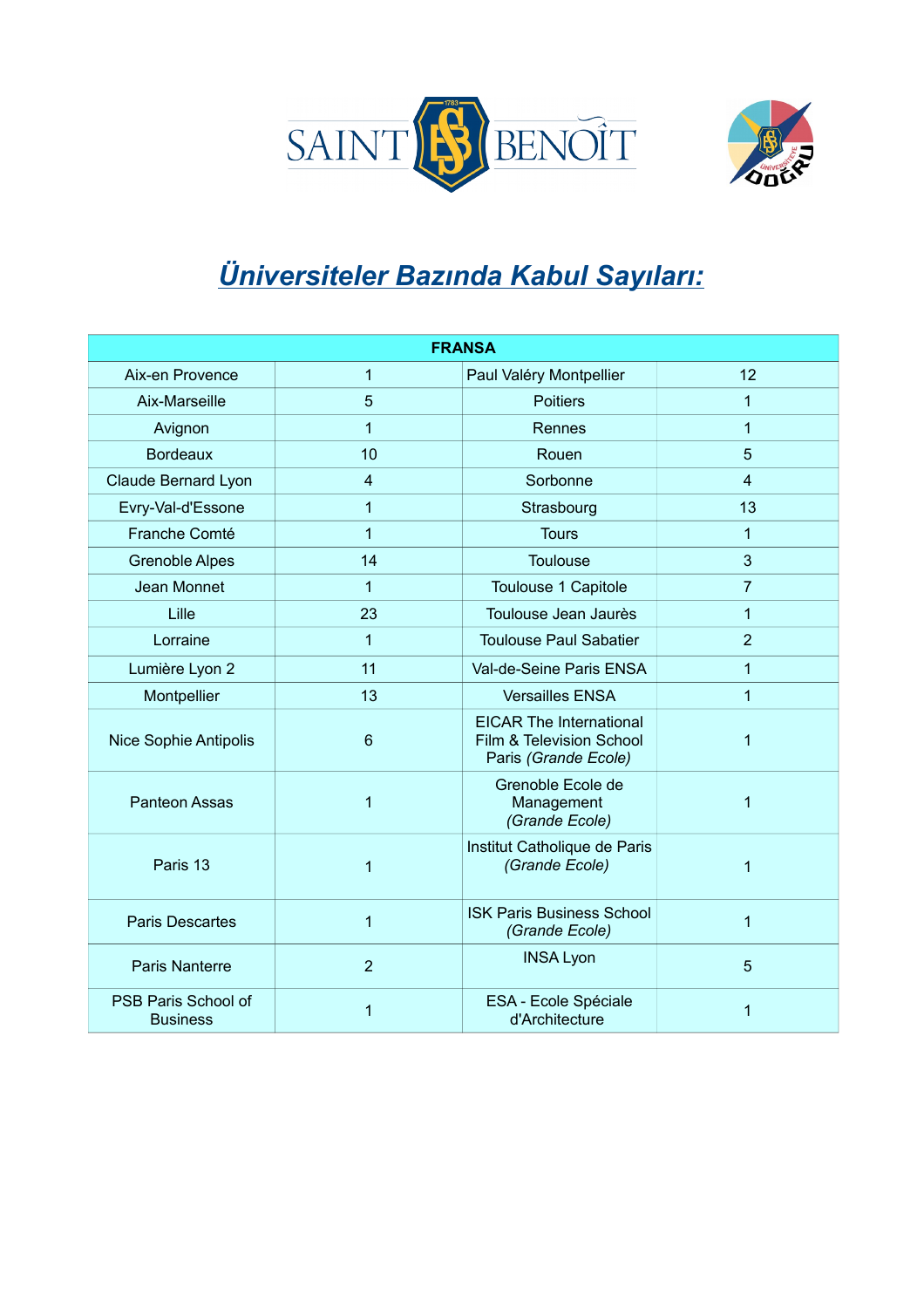



| <b>INGILTERE</b>                                    |                |                                    |                 |  |  |
|-----------------------------------------------------|----------------|------------------------------------|-----------------|--|--|
| Bath Unv.                                           | $\overline{2}$ | London College of<br>Communication | 1               |  |  |
| Birmingham Unv.                                     | 1              | Manchester Unv.                    | 2               |  |  |
| Brighton Unv.                                       | 1              | New Castle Unv.                    | 1               |  |  |
| <b>Bristol Unv.</b>                                 | 2              | Nottingham Unv.                    | $\overline{4}$  |  |  |
| <b>Brunel Unv.</b>                                  | 1              | <b>Oxford Brookes Unv.</b>         | 1               |  |  |
| Bournemouth Unv.                                    | 1              | Regends Unv.                       | 1               |  |  |
| <b>CASS Business School -</b><br>City Unv.          | 1              | Royal Holloway Unv.                | 5               |  |  |
| City Unv.                                           | 5              | Sheffield Unv.                     | 1               |  |  |
| Durham Unv.                                         | 1              | Southampton Unv.                   | 1               |  |  |
| Essex Unv.                                          | 1              | Surrey Unv.                        | $6\phantom{1}6$ |  |  |
| Exeter Unv.                                         | 5              | Sussex Unv.                        | $\overline{4}$  |  |  |
| Goldsmith's Unv. of<br>London                       | 1              | Queen Mary Unv.                    | 8               |  |  |
| <b>Hult International</b><br><b>Business School</b> |                | <b>UCL</b>                         | 1               |  |  |
| Kent Unv.                                           | 3              | Warrick Unv.                       | 1               |  |  |
| <b>King's College</b>                               | 5              | <b>Westminister Unv.</b>           | 3               |  |  |

| <b>HOLLANDA</b>        |  |                     |  |  |  |
|------------------------|--|---------------------|--|--|--|
| KU Leuven              |  | <b>Tilburg Unv.</b> |  |  |  |
| Leiden Unv.            |  | Vrije Unv.          |  |  |  |
| <b>Maastricht Unv.</b> |  |                     |  |  |  |

| <b>KANADA</b>         |   |                     |  |  |  |
|-----------------------|---|---------------------|--|--|--|
| Concordia Unv.        |   | <b>UBC</b>          |  |  |  |
| Ottawa Unv.           | 5 | Unv du Montréal     |  |  |  |
| <b>Ryerson Unv.</b>   |   | <b>Western Unv.</b> |  |  |  |
| <b>Seneca College</b> |   | York Unv.           |  |  |  |
| <b>Toronto Unv.</b>   | 3 |                     |  |  |  |